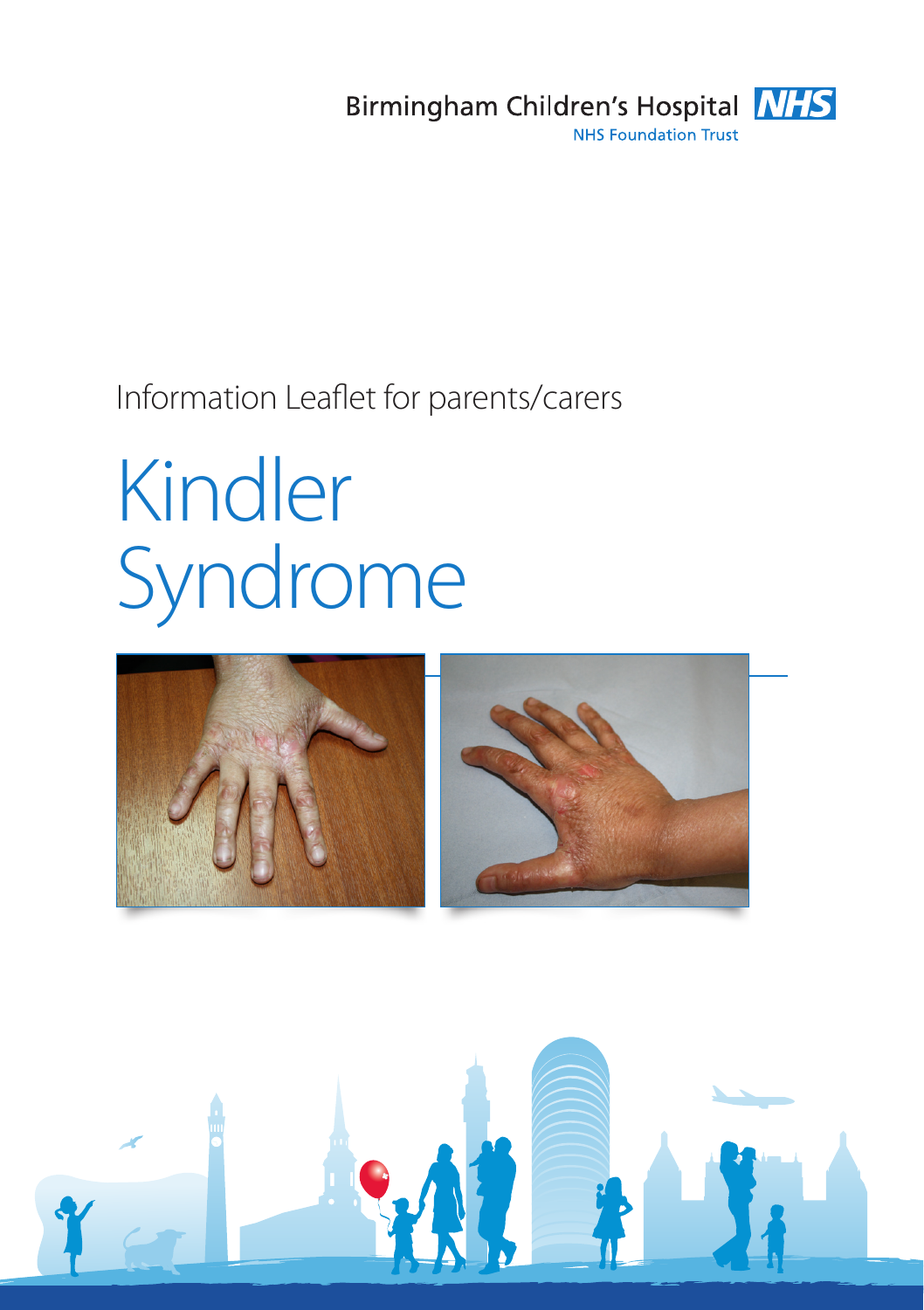# **Kindler Syndrome**

# **Contents:**

| What is Kindler Syndrome?                              | 1              |
|--------------------------------------------------------|----------------|
| What are the symptoms?                                 | 1              |
| How is Kindler Syndrome diagnosed?                     | 1              |
| Why has my doctor never heard of Kindler Syndrome?     | 1              |
| What causes Kindler Syndrome?                          | $\overline{2}$ |
| How is Kindler Syndrome treated?                       | $\overline{2}$ |
| Will my child get better?                              | 3              |
| Looking after and sharing information about your child | $\overline{4}$ |
| Notes or questions                                     | $\overline{4}$ |
| <b>Support Groups</b>                                  | 5              |
| <b>Further Information</b>                             | 6              |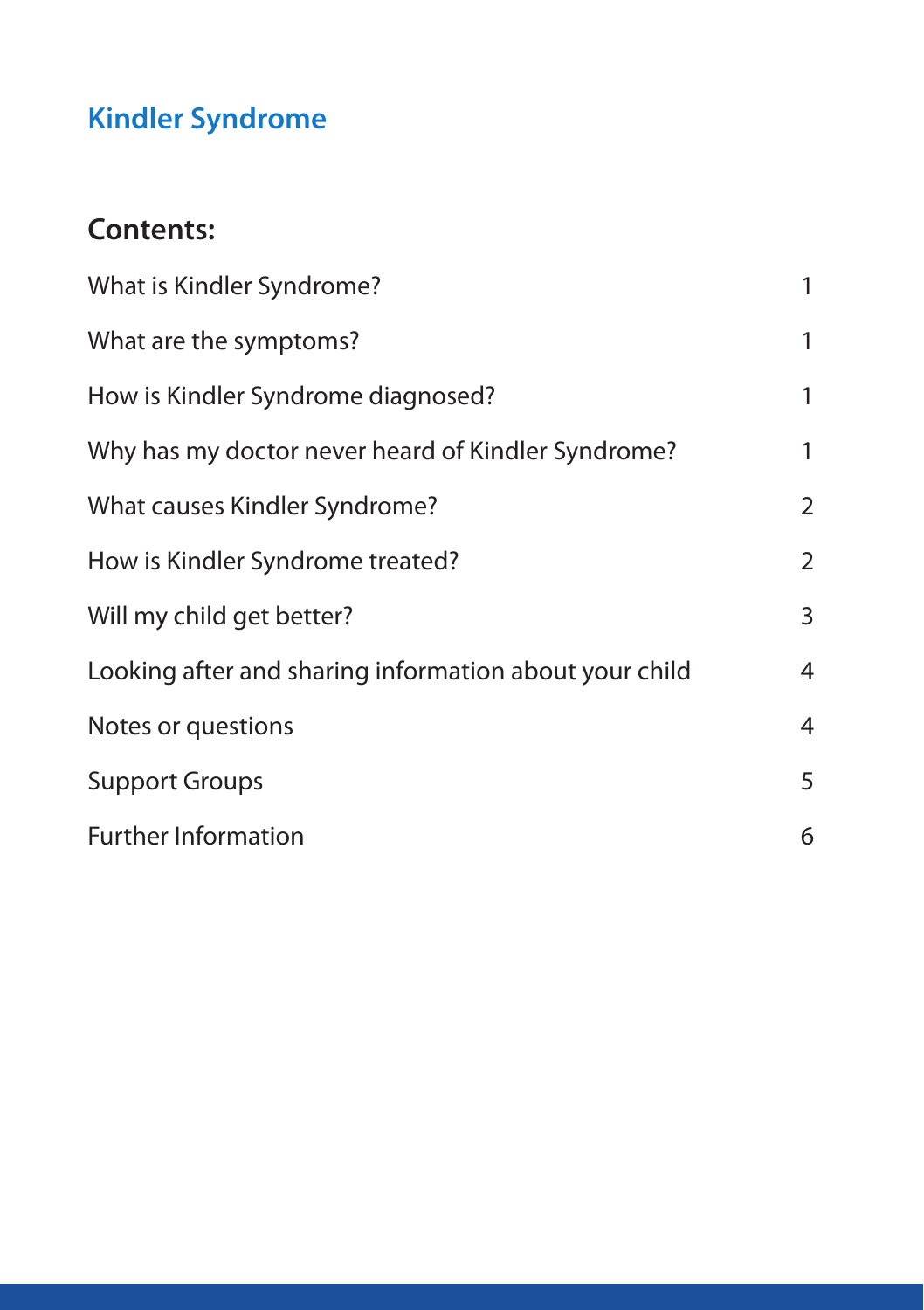Kindler Syndrome is part of the group of fragile skin conditions called Epidermolysis Bullosa (EB). This leaflet is designed to give you a brief overview of the condition and what you can do to alleviate the symptoms.

### **What is Kindler syndrome?**

Kindler Syndrome is a rare genetic skin condition in which there is blistering of the skin, changes in the appearance of the skin (poilkiloderma) and sometimes involvement of the lining of the mouth, food pipe and eyes.

#### **What are the symptoms?**

Kindler Syndrome is usually identified before a child is 1 year old as the skin has a tendency to blister in infancy, mainly on the hands and feet. By the age of 5 the skin tends to appear thin and wrinkled (atrophic). The internal membranes may also be fragile so there may be problems with the gums, eyes, food pipe and bowels. This can cause problems with discomfort, dental problems and constipation.

#### **How is Kindler Syndrome diagnosed?**

Kindler Syndrome is usually diagnosed based on how the skin looks and can be confirmed by taking a small piece of skin (a skin biopsy) and sometimes by doing a blood test.

## **Why has my doctor never heard of Kindler Syndrome?**

Kindler Syndrome is very rare and is often confused with other skin disorders.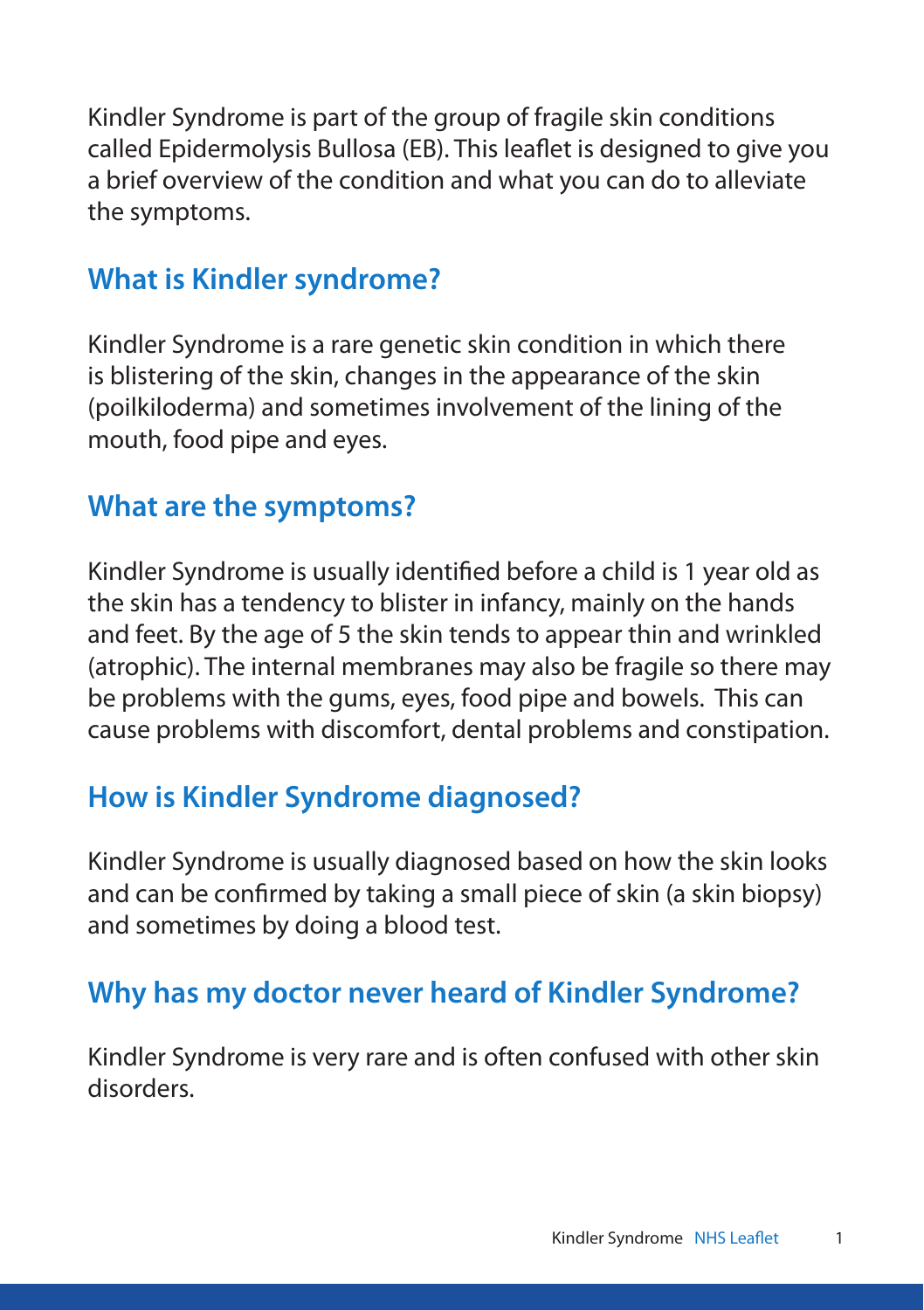# **What causes Kindler Syndrome?**

Kindler Syndrome is caused by a defective gene, KIND1. Everybody carries two copies of every gene, one in inherited from each parent. Kindler Syndrome is an autosomal recessive condition. This means that a person with Kindler Syndrome has inherited two defective copies of the gene, one from each parent. With Kindler Syndrome, the parents usually have one defective copy and one normal copy: they are said to be 'carriers' and do not have Kindler Syndrome.

Parents who have had a child with Kindler Syndrome have a one in four chance of any future baby developing Kindler Syndrome.

# **How is Kindler Syndrome treated?**

There is no cure for Kindler Syndrome but symptoms can be relieved.

Blisters should be burst with a sterile needle and the fluid drained. The area should then be covered with special dressings which do not stick to the skin. These can help wounds heal and prevent the open wounds getting infected. Your child's EB Nurse will advise you on the best dressings for your child's skin.

Moisturisers help to keep the skin in good condition.

Avoiding excessive exposure to sunlight will help to slow down the development of skin damage. Use of a high factor (SPF30+) sunscreen is recommended. This should be applied on all sunny days, even in Winter.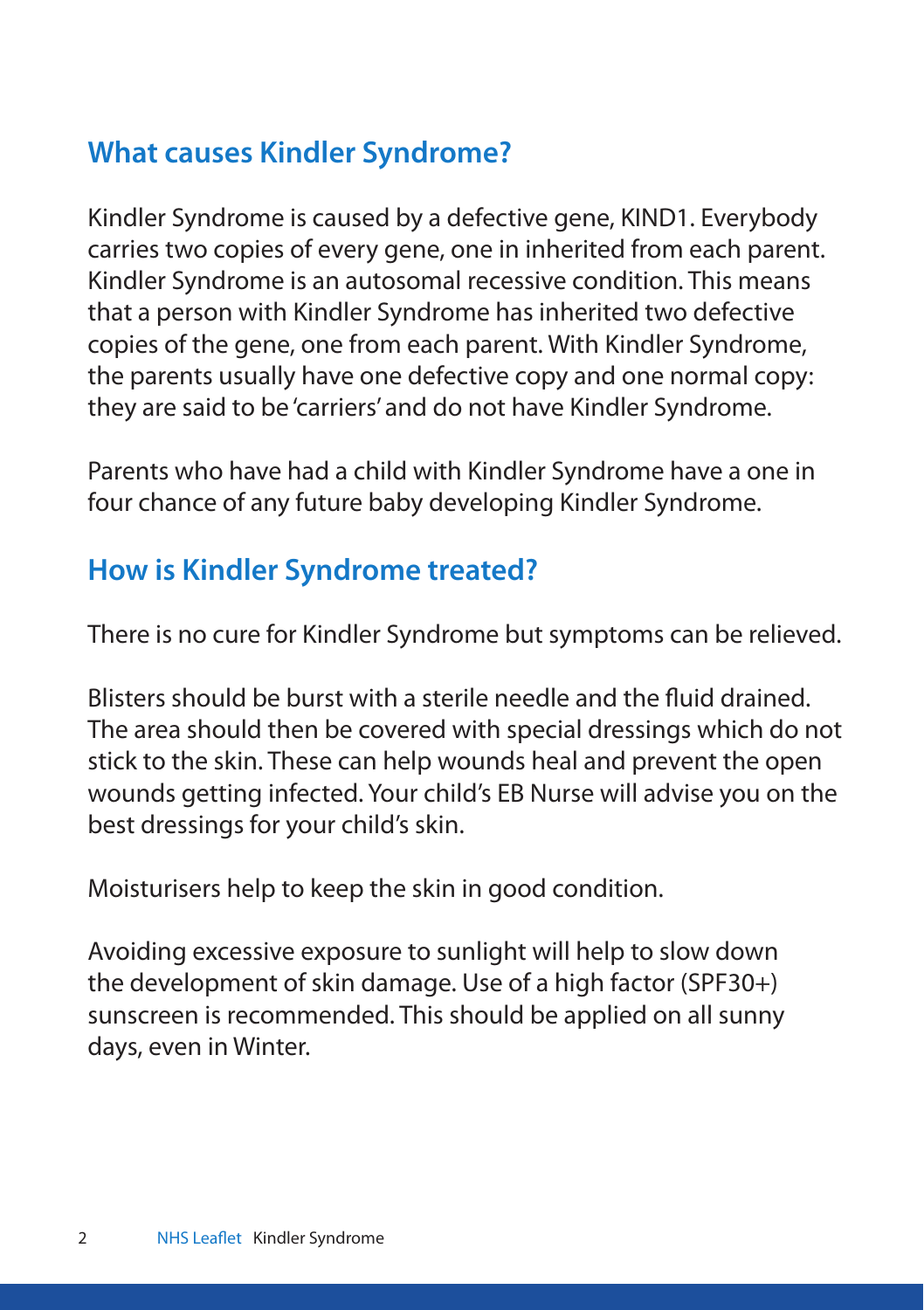Teeth: It is important that you establish a good dental health routine for your child from an early age. This includes encouraging your child to eat a healthy diet, brushing their teeth daily and regular visits to the dentist (at least every 6 months).

Constipation: When weaning your child, a varied diet rich in fruit and vegetables should be introduced. They should also be encouraged to drink plenty of fluids. This may help prevent constipation. Your health visitor can give advice on how treat constipation. Sometimes medications may be prescribed.

# **Will my child get better?**

Your child will always have the condition but the blisters usually improve after the first year, although the skin remains fragile. By the age of 5 the appearance of the skin tends to change. It looks thin and papery (atrophic) and there are changes in colour that look like freckles. These changes tend to be noticed first on sun exposed areas like the back of the hands and tops of the feet. These changes are known as poikiloderma.

Some children with Kindler Syndrome are more sensitive to the sunlight which may make them more likely to get skin cancers in adult life than they otherwise would be.

Children with Kindler Syndrome are otherwise well and should be encouraged to lead as normal and full a life as possible.

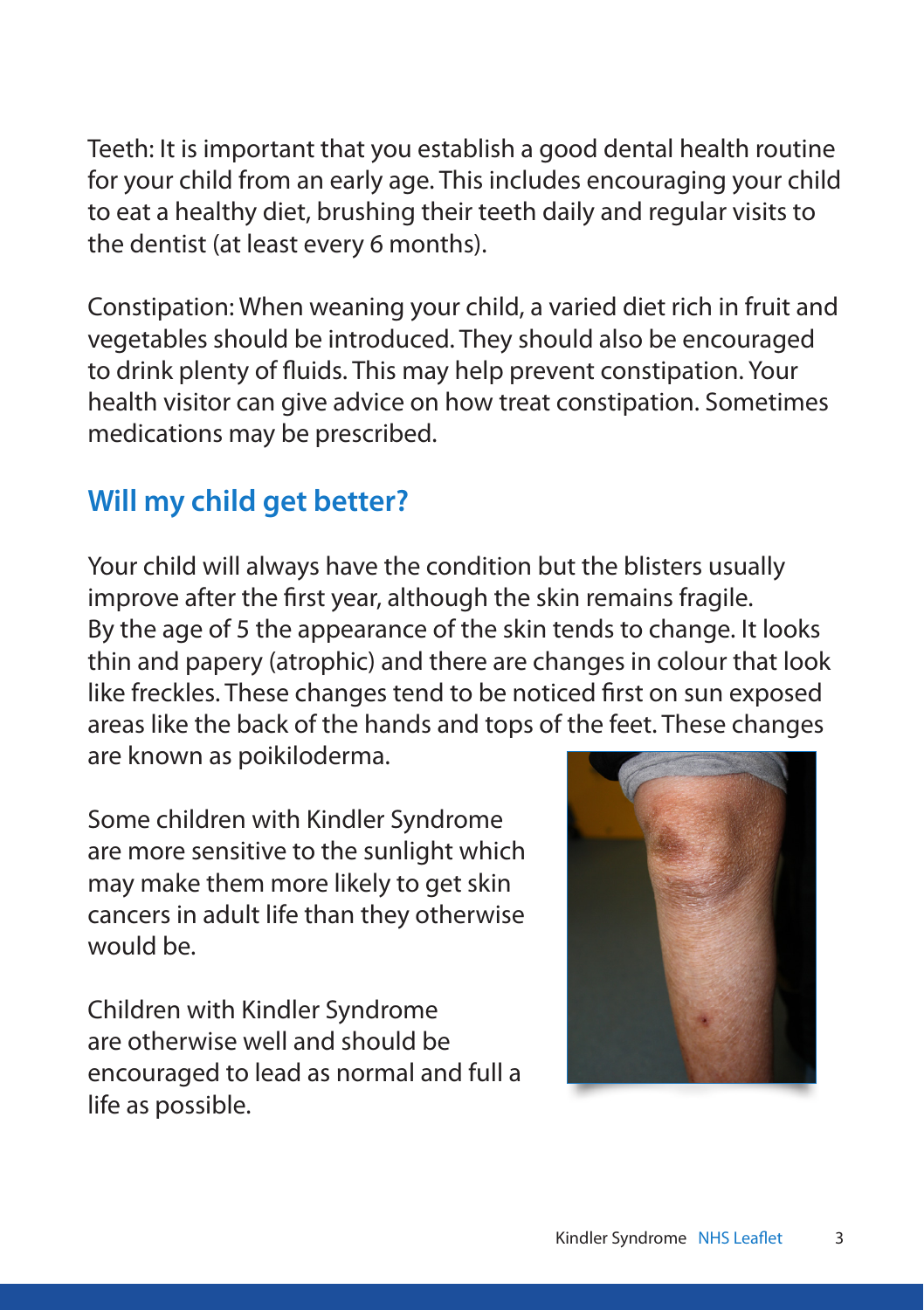# **Looking after and sharing information about your child**

We have a duty of care to help patients and families understand how information about them is kept and shared and we include the following information in all our patient leaflets:

Information is collected about your child relevant to their diagnosis, treatment and care. We store it in written records and electronically on computer. As a necessary part of that care and treatment we may have to share some of your information with other people and organisations who are either responsible or directly involved in your child's care. If you have any questions and/or do not want us to share that information with others, please talk to the people looking after your child or contact PALS (Patient Advice and Liaison Service) on 0121 333 8403/8611.

#### **Please use this space to write down any notes or questions you might have.**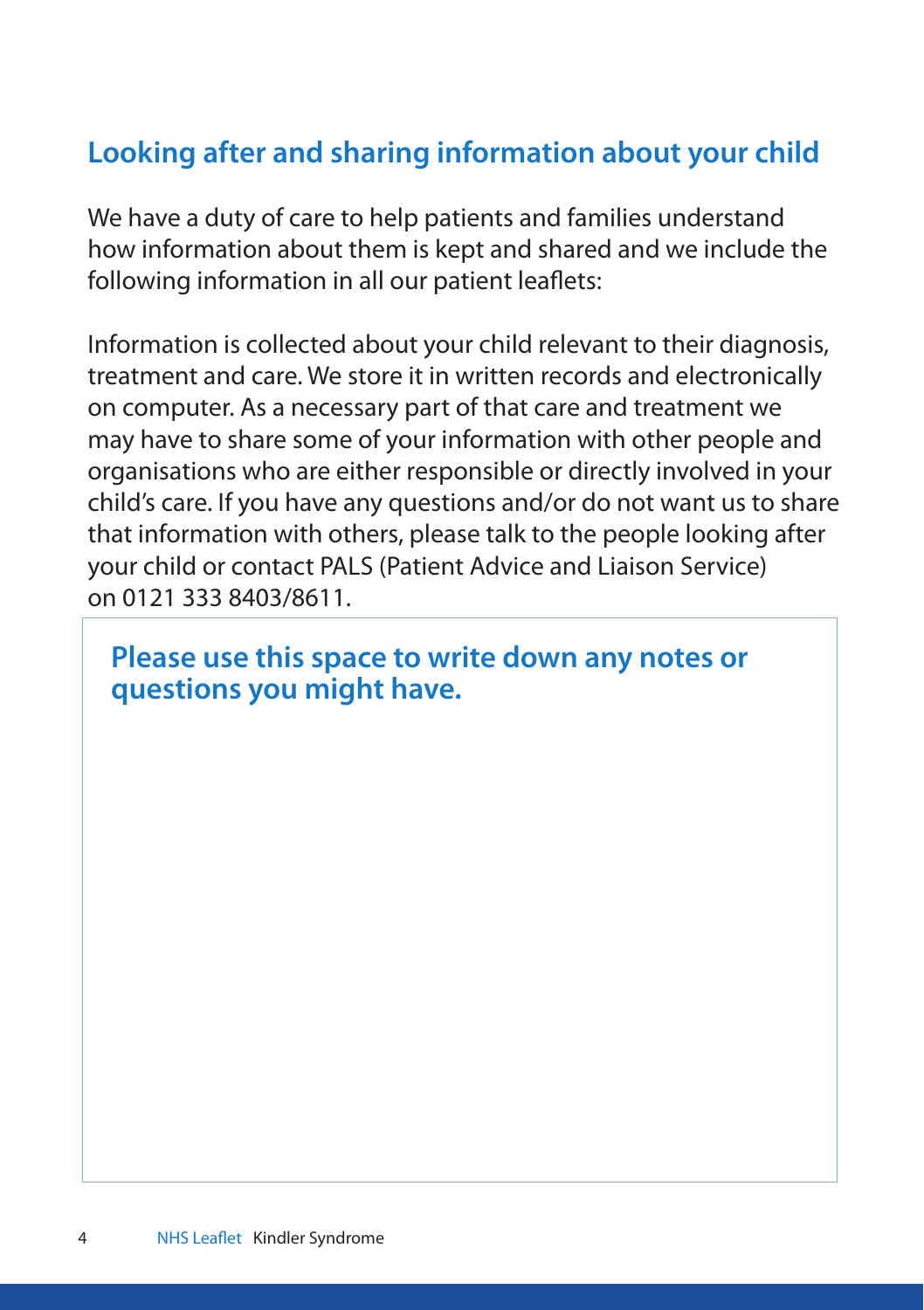#### **Support Groups**

**EB team at Birmingham Children's Hospital** Tel: 0121 333 8224/8757 eb.team@bch.nhs.uk www.bch.nhs.uk

**EB patients' support group DEBRA** Tel: 01344 771961 debra@debra.org.uk www.debra.org.uk

Health information and internet access is also available in the Family Health Information Centre at the hospital. Tel: 0121 333 8505 Email: child.infoctr@bch.nhs.uk